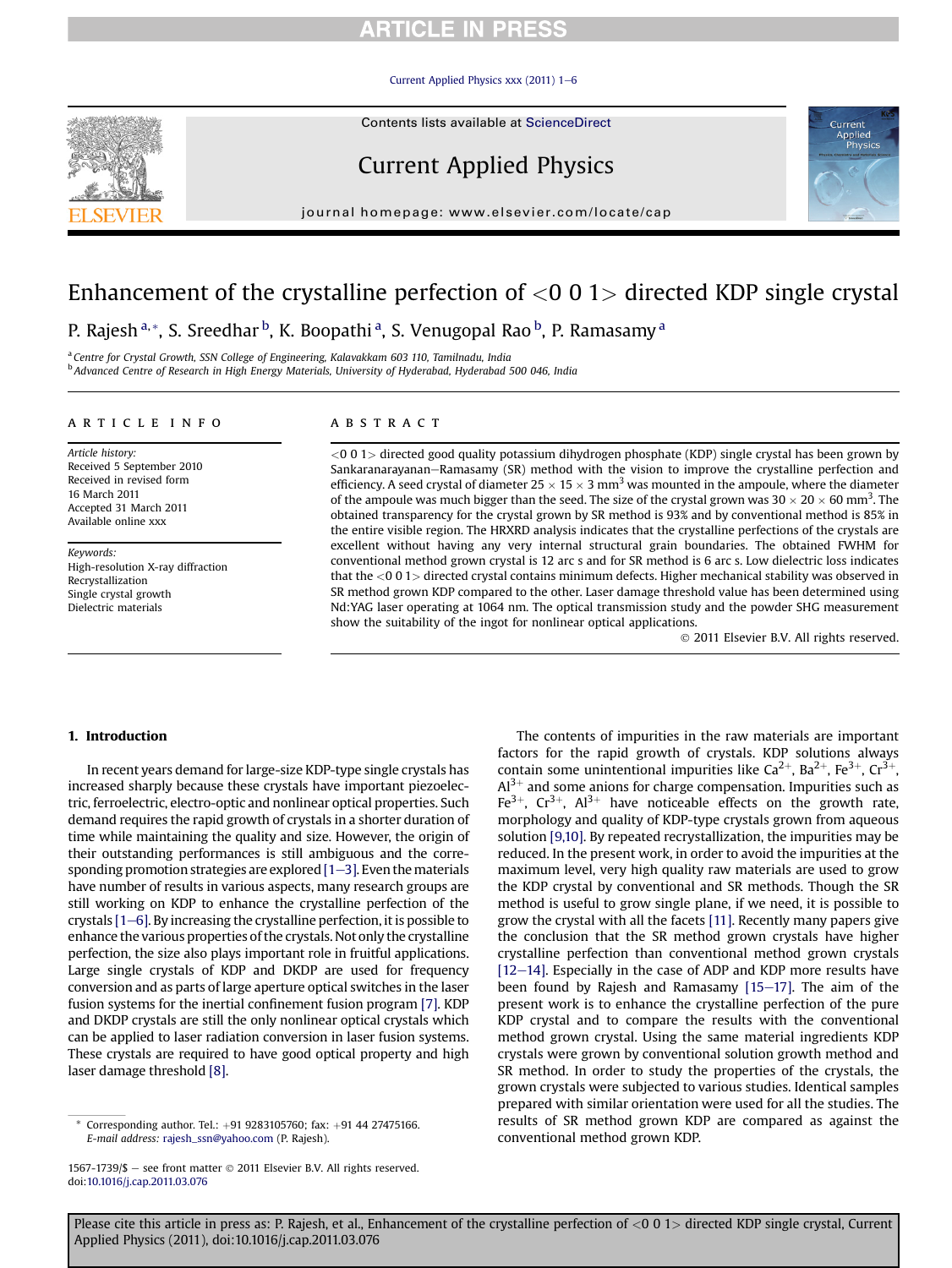# **ARTICLE IN PRESS**

<span id="page-1-0"></span>2 **P. Rajesh et al. / Current Applied Physics xxx (2011) 1–6** 

## 2. Experimental procedure

## 2.1. Temperature lowering method  $(TL)$ -conventional method

KDP crystal was grown from aqueous solution with a simple apparatus that can be applied in certain forced convection configurations to maintain a higher homogeneity of the solution. This apparatus consists of a seed rotation controller coupled with a stepper motor, which is controlled by using a microcontrollerbased drive. This controller rotates the seed holder in the crystallizer. The seed crystal is mounted on the center of the platform made up of acrylic material and is fixed in to the crystallizer. The seed mount platform stirs the solution very well and makes the solution more stable. The uniform rotation of the seed is required so as not to produce stagnant regions or recirculating flows, otherwise inclusions in the crystals will be formed due to inhomogeneous super saturation in the solution. The crystal growth is carried out in a 5000 mL standard crystallizer used for conventional crystal growth method of slow cooling along with seed rotation. The crystallizer temperature is controlled using an external water bath, and the temperature fluctuations are less than 0.01  $\,^{\circ}$ C. The saturation temperature was 45  $\degree$ C. The solution was filtered by Whatman filter paper of pore size 11  $\mu$ m. After the filtration the solution was overheated to 60 $\degree$ C for one day. Then the temperature was reduced to 3  $\degree$ C (at 1  $\degree$ C/h) higher than saturation point and again the temperature was decreased to saturation point at  $1 \degree C$ /day.  $10 \times 10 \times 3$  mm<sup>3</sup> size pure KDP crystal was fixed in the centre of the crystallizer and it was kept inside a constant temperature bath slowly. From the saturation point  $(45 \degree C)$ , the temperature was decreased at the rate of 0.4  $\degree$ C/day and the crystallizer rotates at 30 rpm in the entire period of the growth. After 3 days of growth, the cooling rate was decreased at the rate of 0.8  $\degree$ C/day. After 20 days of growth good quality crystals were harvested. The size of the pure crystal is  $30 \times 30 \times 35$  mm<sup>3</sup>. The ratio between length and breadth of KDP crystal  $\approx$  2:1 [\[21,22\]](#page-5-0). The grown crystal is shown in Fig. 1(a).

### 2.2. SR method

Saturated solution of KDP crystal was prepared at 33 °C. SR method setups were arranged [\[13\]](#page-5-0) to grow the KDP crystal. A seed crystal of size  $25 \times 15 \times 3$  mm<sup>3</sup> was selected for single crystal growth along <0 0 1 > direction. The solution was prepared at 33 $\degree$ C and it was overheated to 35 °C for few hours and again reduced to 33 °C. The solution was filtered using Whatman filter paper of pore size 11  $\mu$ m. Filtered solution was carefully transferred into the growth vessel. The growth vessel was porously sealed and placed in a dust-free chamber. The growth was initiated with a suitable temperature provided by the ring heater at the top region of the saturated solution under identical condition. The applied temperature at the top of the ampoule was  $38 \degree C$  and at the bottom 33 $\degree$ C. The ring heater at the top of the growth solution controls the spurious nucleation near the surface region of the solution during the entire growth period. Under optimized condition, after 5 days transparent crystal growth was seen. After 25 days of growth a good quality crystal of size  $30 \times 20 \times 60$  mm<sup>3</sup> was harvested. The crystal is shown in Fig.1(a). In this case, the cone had a flat bottom and the crystal was not covering the whole ampoule leaving certain space in between the ampoule wall and the crystal during the entire growth. In this case the top four pyramidal faces and the four prismatic faces exist during the growth. Gravity-driven concentration is responsible for crystal growth in SR method. Hence the four pyramidal faces at the top receive most of the nutrient resulting in growth lengthwise. The crystal with ampoule is shown in Fig. 1(b). This results in length to breadth ratio different from conventional method. In all the methods of growth, planar habit faces contain separate regions common to each facet having their own sharply defined growth direction known as





Fig. 1. (a) SR method and conventional method grown KDP crystal (b) SR method grown KDP crystal without touching the ampoule.

growth sectors. The boundaries between these growth sectors are more strained than the extended growth sectors due to mismatch of lattices on either side of the boundary as a result of preferential incorporation of impurities into the lateral section. In the crystal shown in Fig. 1(a) the pyramidal face growth was very high but the growth of the prism face was very little. Hence incorporation of defects in this crystal can be expected to be much less than in a conventional method grown crystal. High purity KDP [Merck, GR for Synthesis, Germany] was used for growth without recrystallization for both the cases.

### 3. Results and discussion

#### 3.1. UV-Vis spectroscopy

The transmission spectra of the conventional as well as SR method grown KDP crystals were recorded in various places whose wavelength range from 200 to 1100 nm using Perkin-Elmer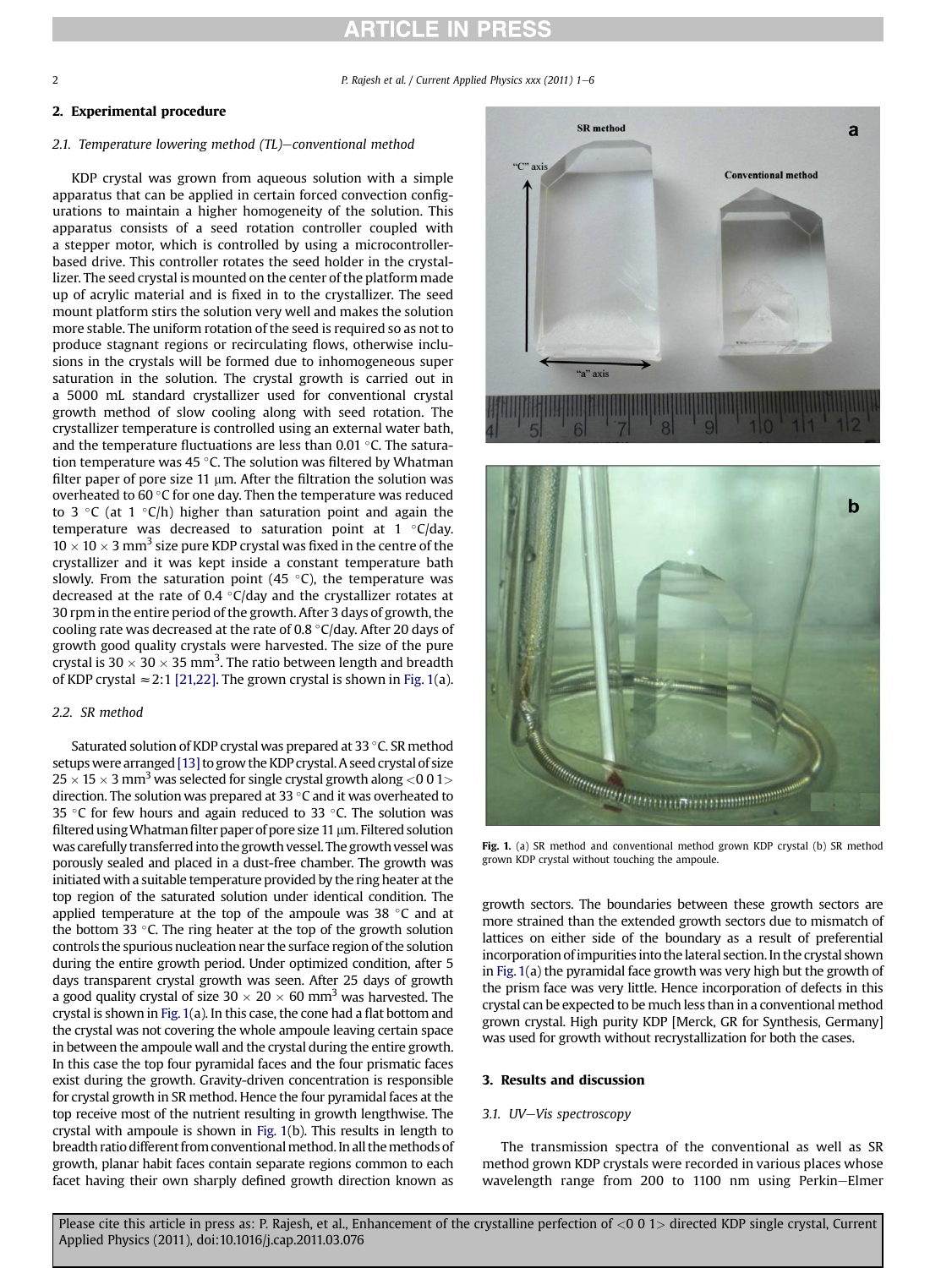Lambda 35 UV-Vis spectrometer. C-cut crystal plates with 20 mm thickness were used for the study. The recorded spectra are shown in Fig. 2. The figure clearly shows that both the crystals have good transparency in the region between 300 and 1100 nm. It is also seen from the figure that the KDP crystal grown by SR method shows approximately 95% of transmittance. In order to confirm the reproducibility, several times the beam was passed through the various regions of the crystal and the same results were observed. The conventional method grown KDP has 85% transmittance in the entire visible region. The large transmission in the entire visible region enables it to be a good candidate for electro-optic and NLO applications [\[18,19\].](#page-5-0) Usually the addition of organic materials and ammonium compounds significantly increases the transparency of parent crystals. L-arginine monohydrochloride and L-alanine increase the transparency of ADP crystals [\[20\],](#page-5-0) L-glutamic acid, L-histidine and L-valine increase the transparency of KDP crystals [\[21\].](#page-5-0) Addition of ammonium malate and ammonium chloride also increases the transmittance of ADP crystals [\[9,16\]](#page-5-0). ADP and KDP crystals grown from deuterium show more than 80% of transparency in the entire visible region [\[22,23\].](#page-5-0) Comparing the present results with previous results, the enhancement of transparency is clearly seen. This indicates that the crystal has higher crystalline perfection and is suitable for device fabrications. The above results indicate that the controlled growth with constant temperature by SR method resulted in the increase of transmittance.

#### 3.2. HRXRD analysis

A multicrystal crystal X-ray diffractometer designed and developed at National Physical Laboratory [Krishan Lal and G. Bhagavannarayana, J. Appl. Cryst. 22, 209–215 (1989)] has been used to study the crystalline perfection of the single crystal(s). [Fig. 1](#page-1-0) shows the schematic diagram of the multicrystal X-ray diffractometer. The divergence of the X-ray beam emerging from a fine focus X-ray tube (Philips X-ray Generator; 0.4 mm  $\times$  8 mm; 2 kWMo) is first reduced by a long collimator fitted with a pair of fine slit assemblies. This collimated beam is diffracted twice by Bonse-Hart [U. Bonse and M. Hart, Appl. Phys. Lett. 7,  $238-240(1965)$ ] type of monochromator crystals and thus the diffracted beam contains well-resolved MoK $\alpha_1$  and MoK $\alpha_2$ components. The MoK $\alpha_1$  beam is isolated with the help of fine slit arrangement and allowed to further diffract from a third (111) Si monochromator crystal set in dispersive geometry  $(+, -, -)$ . Due to dispersive configuration, though the lattice constant of the monochromator crystal and the specimen are different, the dispersion broadening in the diffraction curve of the specimen does not arise. Such an arrangement disperses the divergent part of the MoK $\alpha_1$ beam from the Bragg diffraction peak and there by gives a good collimated and monochromatic MoK $\alpha_1$  beam at the Bragg diffraction angle, which is used as incident or exploring beam for the specimen crystal. The dispersion phenomenon is well described by comparing the diffraction curves recorded in dispersive  $(+, -, -)$ and non-dispersive  $(+, -, +)$  configurations.

Fig. 3(a) shows the high-resolution rocking/diffraction curve (DC) recorded for a typical KDP crystal grown by temperature lowering technique using (200) diffracting planes in symmetrical Bragg geometry by employing the multicrystal X-ray diffractometer with MoK $\alpha_1$  radiation. As seen in the figure, the DC contains a single peak and indicates that the specimen is free from structural grain boundaries. The FWHM (full width at half maximum) of the curve is 12 arc s which is somewhat more than that expected from the plane wave theory of dynamical X-ray diffraction [\[24\],](#page-5-0) for an ideally perfect crystal but close to that expected for nearly perfect real life crystals. This much broadness with good scattered intensity along both the wings of the DC indicates that the crystal contains both vacancy and interstitial type of defects [\[25\].](#page-5-0) More details may be obtained from the study of high-resolution diffuse X-ray scattering measurements [\[26\]](#page-5-0), which is not the main focus of the present investigation. The probable reason for this type of defect is as follows. Due to fast growth in the temperature lowering method, it is quite possible that solvent molecules (water in the present crystal) are trapped in the crystal. Similarly vacancies are also formed in the crystal due to insufficient supply of solute atoms at the liquid solid interface which are to participate in the chemical bonding with the atoms or molecules of the growing crystal.

Fig. 3(b) shows the DC for the SR-grown specimen crystal recorded under identical conditions as that of curve (a). As seen in the figure, the DC contains a single sharp peak and indicates that the specimen is free from structural grain boundaries. The full width at half maximum of this curve is 6 arc s which is close to that expected from the plane wave theory of dynamical X-ray diffraction [\[24\],](#page-5-0) for an ideally perfect crystal. When we compare the scattered intensity along both sides of the wings of DC of this curve with that of (a), one can see that the scattered intensity is very less showing that the density of vacancies as well as interstitially incorporated



Fig. 2. UV spectra of the grown crystals.

Fig. 3. Vickers hardness of the grown crystals.

Please cite this article in press as: P. Rajesh, et al., Enhancement of the crystalline perfection of <0 0 1> directed KDP single crystal, Current Applied Physics (2011), doi:10.1016/j.cap.2011.03.076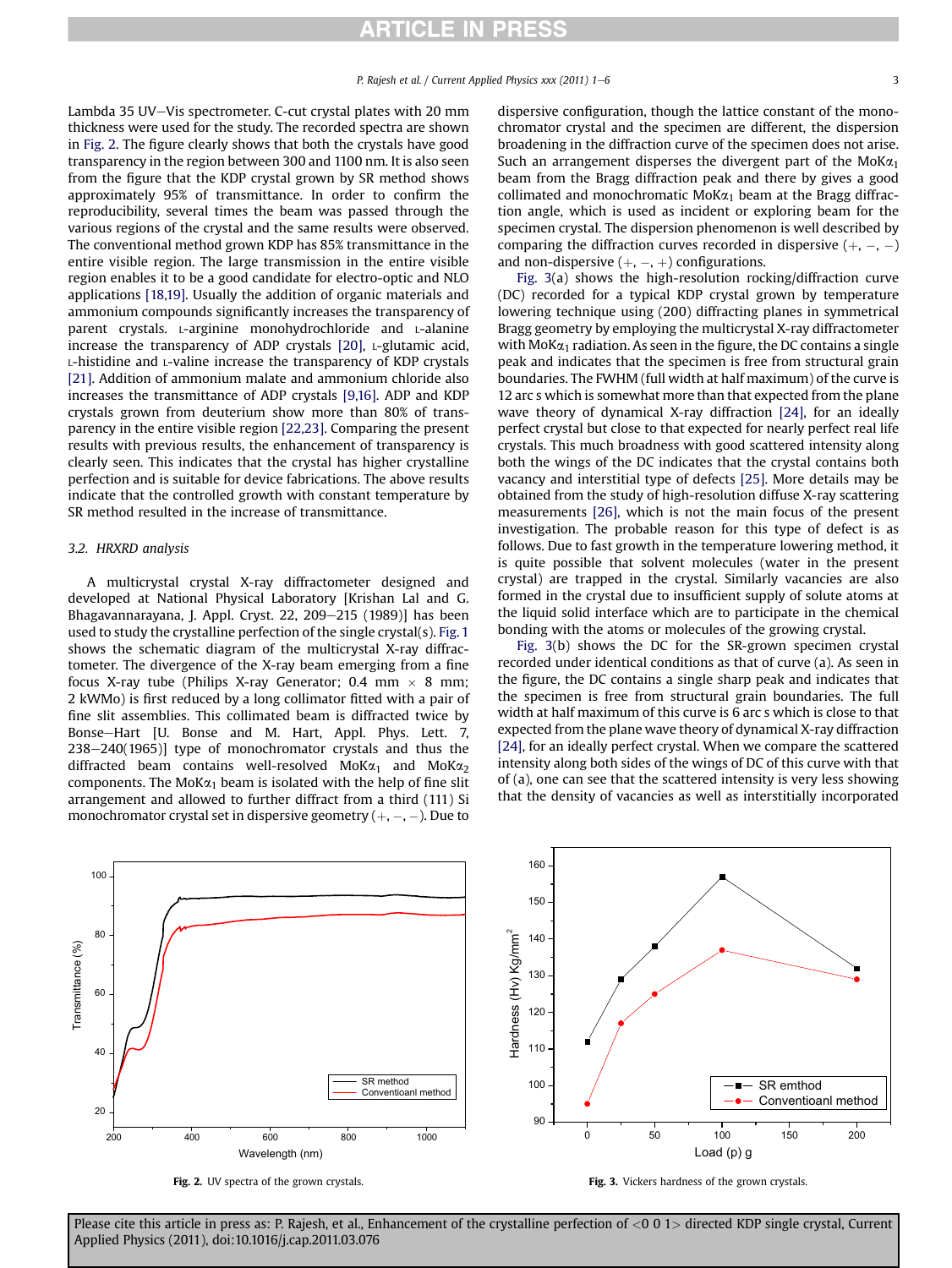defects is very less. However, on careful observation of the curve one can see some asymmetry with respect to the peak position. For a particular angular deviation ( $\Delta\theta$ ) of glancing angle ( $\theta$ ) with respect to the Bragg peak position (taken as zero for the sake of convenience), the scattered intensity is slightly more in the positive direction in comparison to that of the negative direction. This feature clearly indicates that the crystal contains predominantly interstitial type of defects than that of vacancy defects [\[25\]](#page-5-0) which may be either the impurities from the solution or the entrapped solvent molecules. On comparison of curves (a) and (b), one can observe that the crystalline quality of SR-grown crystal is much better than that of conventional TL-grown crystal. The lesser quality of TL-grown crystal may be attributed to the fast growth of this crystal due to which the crystal acquired more number of vacancies and entrapped solvent molecules. 20 arc s FWHM in SR method grown KDP single crystal is reported [\[11\].](#page-5-0) In Ref. [\[11\]](#page-5-0) the used chemicals were ordinary and in the present case the high pure chemicals were used. This shows the quality of the crystal grown by present work is enhanced.

### 3.3. Dielectric studies

The capacitance ( $C_{\text{crys}}$ ) and dielectric loss (tan  $\delta$ ) were measured using the conventional parallel plate capacitor method with frequency range (100 Hz-1 MHz) using Agilent 4284A LCR meter at various temperatures ranging from 313 to 453 K. Dielectric properties are correlated with the electro-optic property of the crystals. The magnitude of dielectric constant depends on the degree of polarization charge displacement in the crystals. The dielectric constant of materials is due to the contribution of electronic, ionic, dipolar and space charge polarizations which depends on the frequencies [\[15\]](#page-5-0). At low frequencies, all these polarizations are active. The space charge polarization is generally active at lower frequencies and high temperatures [\[16\].](#page-5-0) In KDP and ADP crystals, many reports are available about its dielectric behavior and in our present work the measured dielectric constant values are in good agreement with the reported results [\[16,17\]](#page-5-0). The temperature dependence of dielectric constant at frequency 1 kHz is shown in Fig. 4(a). Even though KDP has many reports on dielectric loss, the study clearly ensures the crystalline perfection of the crystals. In our present case, it is observed that the dielectric loss decreases with increasing frequency and low dielectric losses were observed for the SR method crystal compared to the conventional crystal for all the temperatures. The temperature dependence of dielectric constant at frequency 1 kHz is shown in Fig. 4(b). The low value of dielectric loss indicates that the grown crystals are of reasonably good quality  $[15-17]$  $[15-17]$  $[15-17]$ .

# 3.4. Microhardness measurements

Vickers hardness studies have been carried out using the instrument MITUTOYO model MH 120. The Vickers hardness indentations were made at room temperature with various loads on the crystal plates cut perpendicular to the 'c' axis. An indentation time of 10 s was applied uniformly to all the loads. The whole experiment was repeated several times and the averages of the values were taken for the calculation. The microhardness number was determined using the relation Hv =  $1.8544$  p/d<sup>2</sup> (kg/mm<sup>2</sup>), where  $p$  is the load applied in gram and  $d$  is the diagonal length of the indentation in micrometer. [Fig. 5](#page-4-0) shows the relation between the hardness and load. The hardness increases with increase of load for both the crystals and up to 100 g. No cracks have been observed for all the grown crystals, but it is noted that the hardness of the doped crystals are higher than the pure crystal. Further increasing the load, the crack is observed at 200 g. Though cracks begin to form for both the crystals around the same load the influence of crack formation on hardness was found to be higher for SR method grown KDP crystals. Similar results were reported in KDP crystal [\[11,17\].](#page-5-0) This again confirms that the mechanical property of the SR method grown KDP single crystal is also better than the crystal grown by conventional method. Hardness is the resistance offered by a solid to the movement of dislocation. Due to the application of mechanical stress by the indenter, dislocations are generated locally at the region of the indentation. Higher hardness value for SR method grown crystal indicates that greater stress is required to produce dislocations thus confirming greater crystalline perfection. These results are in good agreement with the reported results [\[10,11,17,19\].](#page-5-0)

# 3.5. Laser damage threshold

The optical damage stability is one of the most important considerations in the choice of a material for nonlinear optical applications. Because of the high optical intensities involved nonlinear materials must be able to withstand high-power intensities [\[11\]](#page-5-0). The studies have been carried out for KDP single crystal grown by SR method and conventional method using an Nd:YAG laser. Cut and polished samples with smooth and clear surface were chosen for the present study. Laser-induced surface damage



Fig. 4. (a) Dielectric constant (b) dielectric loss of the grown crystals at 1 kHz.

Please cite this article in press as: P. Rajesh, et al., Enhancement of the crystalline perfection of <0 0 1> directed KDP single crystal, Current Applied Physics (2011), doi:10.1016/j.cap.2011.03.076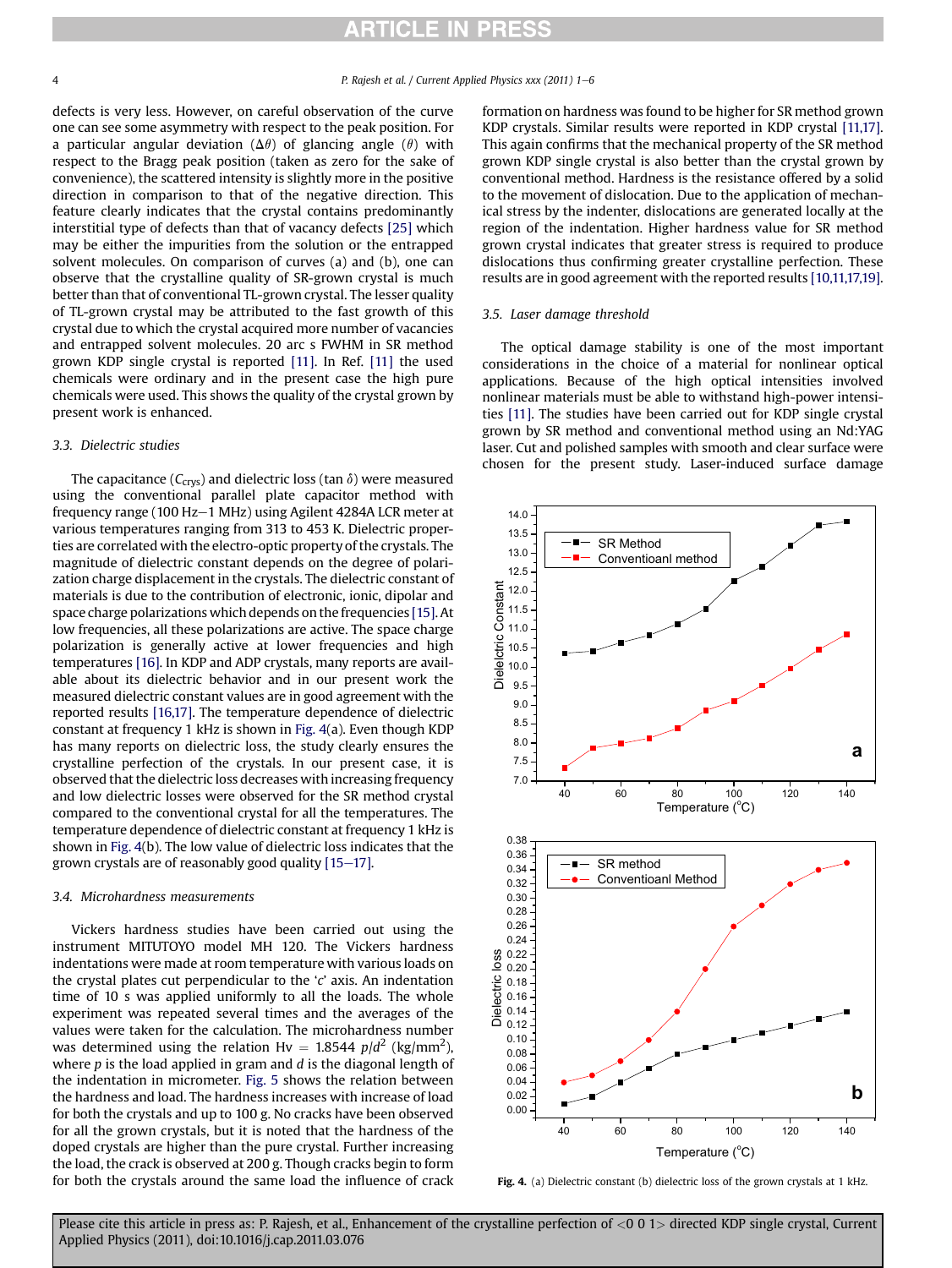# **ARTICLE IN PRESS**

P. Rajesh et al. / Current Applied Physics xxx (2011) 1-6

<span id="page-4-0"></span>

Fig. 5. High-resolution X-ray diffraction curves recorded for (200) diffracting planes (a) Conventional method and (b) SR method grown single crystals of KDP.

threshold measurements were conducted using a high-power Nd:YAG laser operating at 7 ns pulse width. Experiments were performed by keeping the positions of the lens and crystal plate as fixed and increasing the laser pulse energy until a visible spot was seen at the surface of the crystal. The crystal was placed at a distance where the beam diameter becomes 1.2 mm at the exit face of the crystal, the beam diameter was measured using knife edge measurements. Duringlaser radiation, the powermeter records the energy density of the input laser beam by which the crystal gets damaged. The two similar KDP samples (one was SR method and the other one was conventional method) were prepared for laser damage threshold studies. The beam was passed along the  $<$ 0 0 1 $>$  direction for both crystals. Initially 15 mJ was applied on the surface of the crystal and no damage is seen upto 30 s and the energy increased to 18 mJ and similar behavior is observed. Again in 21 mJ a small dot like damage is seen on the bottom of the crystal in 5 s and the energy is slowly increased to 23 mJ and within  $2-3$  s significant damage is seen. When the energy reached 26 mJ a clear visible damage is observed and this energy is noted as threshold energy for conventional method grown crystal. In the case of SR method grown crystal, initially the same energy i.e. 15 mJ was applied and upto 30 s no change was seen and the experiment was repeated for 18, 21, 24 and upto 35 mJ no changes were observed in the crystal upto 30 s. At 37 mJ the damage started and at 42 mJ a dot like damage is seen and at 47 mJ a clear damage is seen in 10 s. The observed damages of the crystals are shown in Fig. 6. The calculated damage threshold for the crystal grown by SR method is 0.60 Gw cm $^{-2}$  and for the crystal grown by conventional method is 0.20 Gw cm $^{-2}$ . The laser damage threshold of KDP crystal grown by SR method is higher than the crystal grown by conventional method. Sankaranarayanan and Ramasamy also showed that the damage threshold for the SR method grown benzophenone is higher than the conventional grown crystal [\[13\].](#page-5-0) The higher crystalline perfection of SR method grown crystal may be



Fig. 6. Damages obtained in the crystal during laser damage threshold studies (a) Conventional method grown crystal (b) SR method grown crystal.

responsible for larger laser damage threshold. Azarov et al. [\[27\]](#page-5-0) reported that the damage threshold was influenced by the dislocation in the KDP crystal, and the crystal with many dislocations presented low damage threshold. On the other hand, Newkirk et al. [\[28\]](#page-5-0) showed no direct relation between the dislocation in KDP crystals



Fig. 7. Laser damage profile of (a) Conventional method grown crystal at 26 mJ and (b) SR method grown crystal at 47 mJ.

Please cite this article in press as: P. Rajesh, et al., Enhancement of the crystalline perfection of <0 0 1 > directed KDP single crystal, Current Applied Physics (2011), doi:10.1016/j.cap.2011.03.076